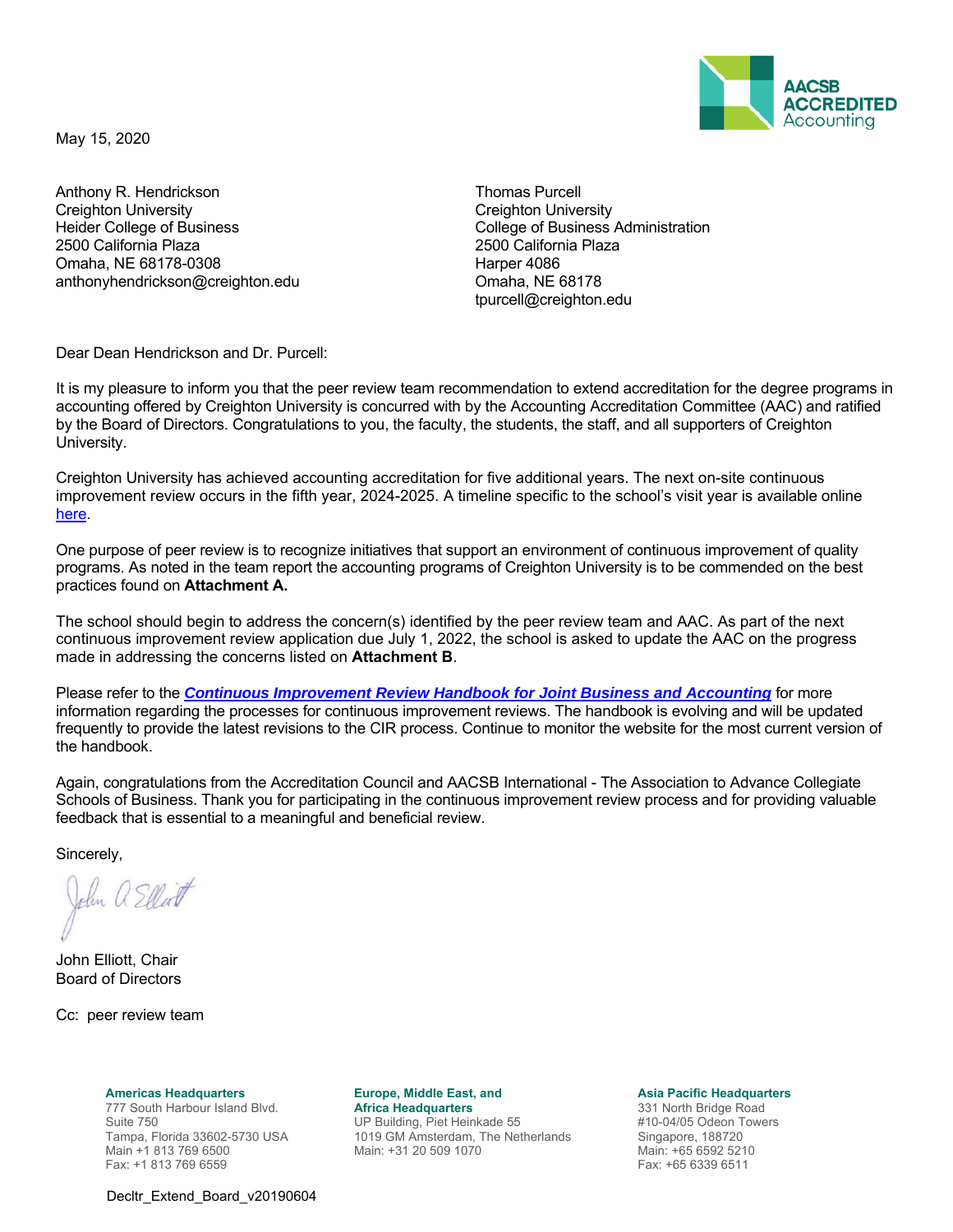### May 15, 2020

### Creighton University

# Attachment A

This section provides a brief description of commendations and best practices of the school that demonstrate leadership and high-quality continuous improvement in management education.

- 1. As evidenced throughout the report, student involvement in BAP, the required participation in the VITA program, and the requirement for Master of Accounting (MAC) students to complete a service project and participate in an accounting related organization are integral to fulfilling the school's mission, particularly for the students to become leaders in the profession, organization, and community.
- 2. The team is very impressed with MAC Learning Goal 4 "Graduates of the MAC Program will possess the ability to apply their professional accounting knowledge in combination with leadership skills, effective communication skills, ethical awareness, and strategic thinking so they can become leaders in the organizations in which they work and in the communities in which they live." This goal helps to ensure that students are developing and building the critical skills to be successful in the future.
- 3. It is great that new faculty hires bring 65+ years of public and private accounting experience to the classroom including significant technology and data analytics skills. Hiring more faculty with master's degrees and professional certifications as minimum qualifications will reinforce the department of accounting's commitment to professional preparation for its students.
- 4. The Accounting Advisory Board appears to be very strong. Conducting two meetings per year, meeting with the Dean and graduating seniors and MAC students and assisting in faculty recruitment and mentorship all are activities demonstrating strong engagement with alumni/professionals.
- 5. The 100% successful outcome rate in both 2019 and 2018 and 98% in 2017 is impressive. Students are receiving strong median salaries and placements are geographically dispersed evidencing respect for the college's accounting program.
- 6. Students feel that the faculty are extremely accessible and care about them not only as students but as individuals.
- 7. It is very apparent the Department of Accounting is effectively integrating data analytics, dashboarding tools, and advanced emerging technologies into the MAC program. Moving forward, the Department of Accounting should also "aggressively incorporate analytics across the department's curriculum" at the undergraduate level. The skills being developed in the MAC program are going to be skills employers expect from all graduates, not just those with a master's degree.
- 8. As noted earlier in the report, the Department of Accounting should be commended for hiring a new assistant professor whose primary research interest is in topics related to CSR. The Department of Accounting is discussing how to integrate corporate social responsibility in required major courses. This is very timely due to the heightened investor and other stakeholder focus on corporate social responsibility or environmental, social and governance.